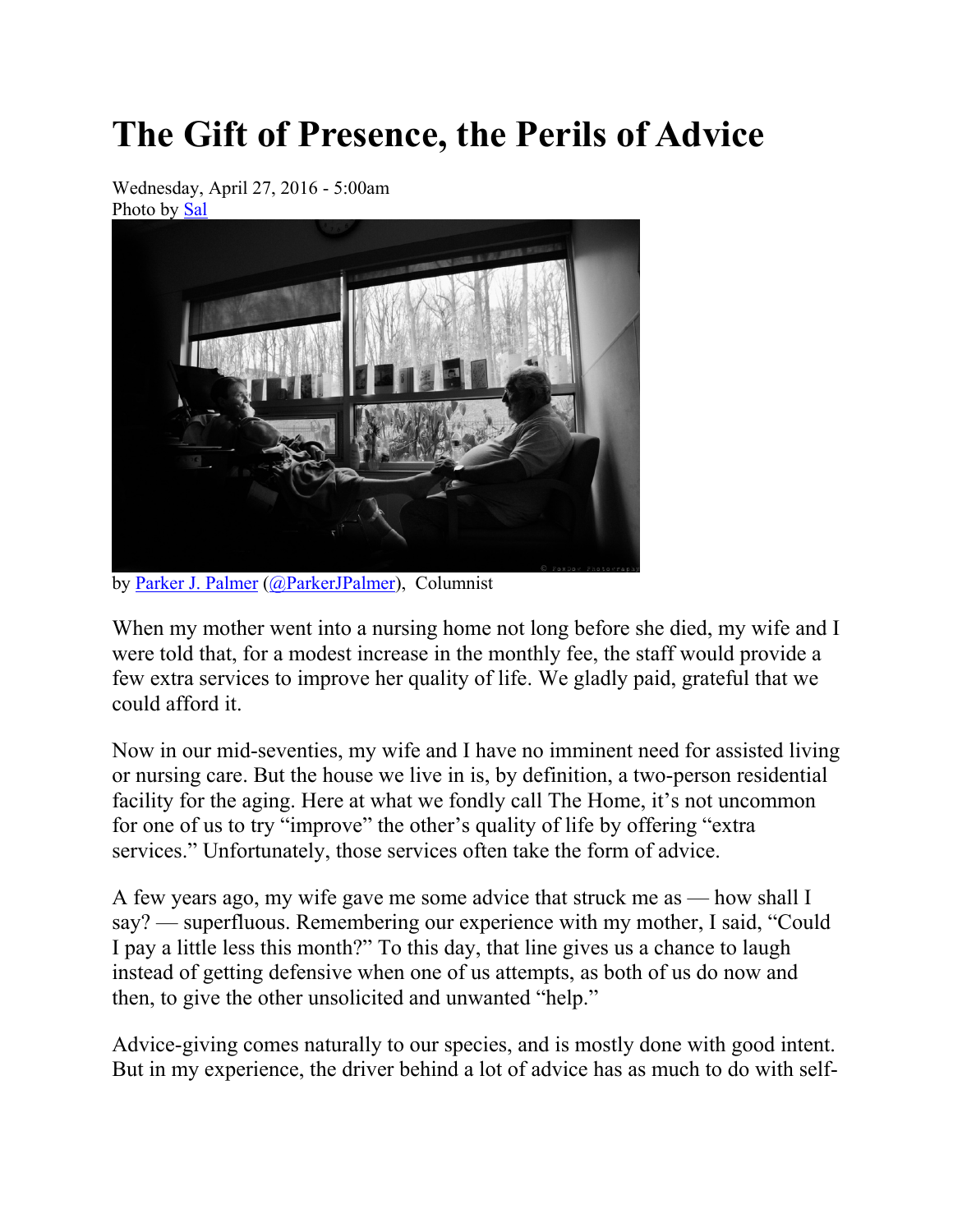interest as interest in the other's needs — and some advice can end up doing more harm than good.

Last week I got a call from a man who'd recently been diagnosed with terminal cancer. He'd emailed his bad news to a few family members and friends, one of whom had come over right away. "How are you feeling?" his friend asked. "Well, as I said in my email, I'm feeling amazingly at peace with all this. I'm not worried about what lies ahead."

The friend replied, "Look, you need to get a second opinion. At the same time, you should start exploring complementary medicine. You should also sign up for a meditation program, and I know a good book that can get you started down that path."

I asked my caller how that response had made him feel. "I'm sure my friend meant well," he said, "but his advice left me less at peace."

I told him I'd have felt the same way, and offered this image: Imagine that I need support with a serious problem, when along comes a guy with advanced CPR certification. He's so eager to show off his skills that he isn't able to hear my true need. Instead, he starts administering chest compressions and "rescue breathing," even though I'm perfectly able to breathe for myself. Now I have another big problem as I try to fight off the "helper" who's smothering me.

I asked my caller how he would have felt if his friend had simply said, "How great that you're at peace! Tell me more." "That would have been wonderful," he replied. "But everyone I talked to had advice for me, including a relative who said I needed to join her church before it was too late."

I asked how he'd been feeling recently — he said he'd been feeling afraid. "Do you want to talk about your fear?", I asked. He talked while I listened and asked a few more questions. When we were done, he told me that some measure of peace had returned. It was a peace that had come from within him, not from anything I'd said. I'd simply helped clear some rubble that blocked his access to his own soul.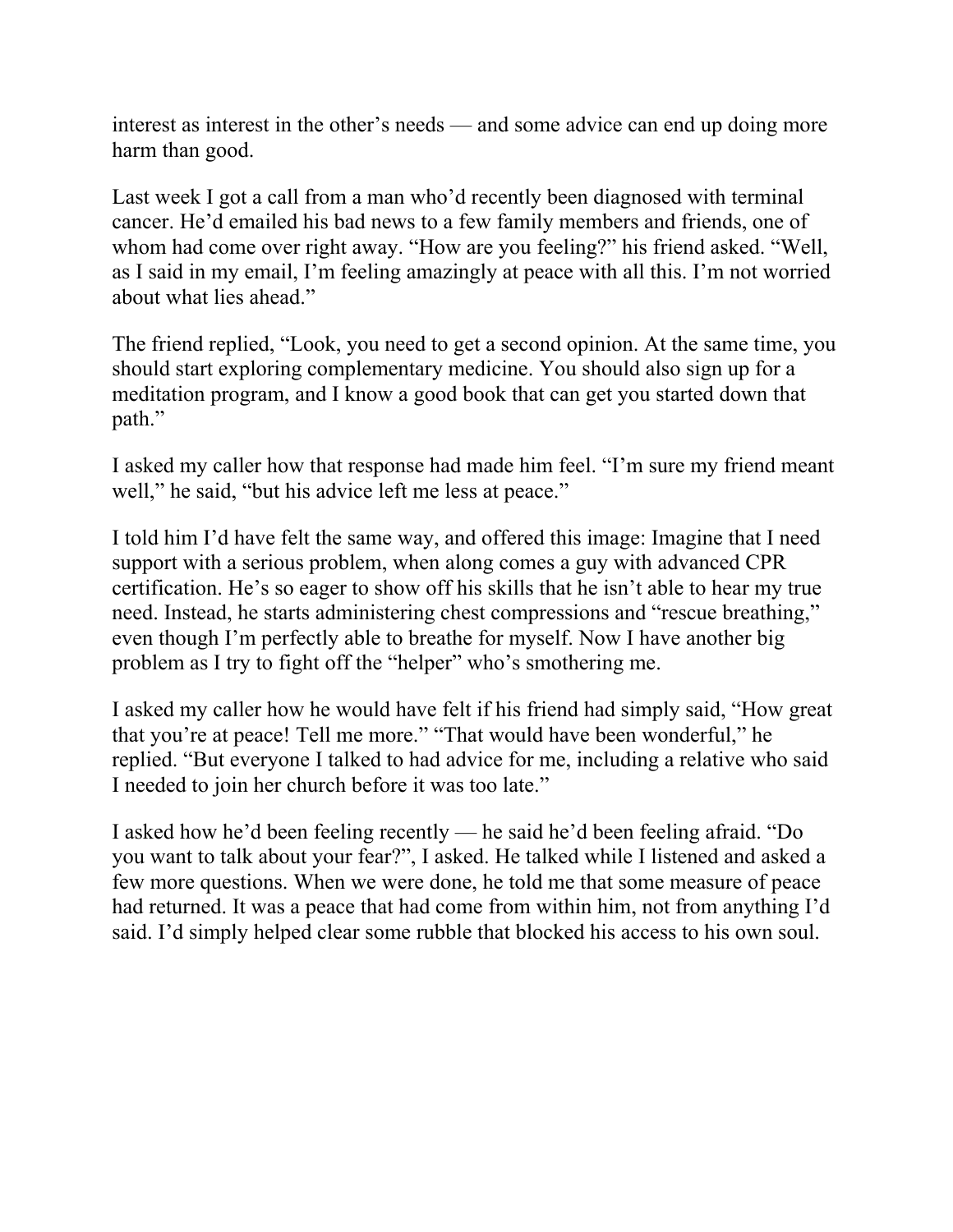

 *(Andreas Bloch / Flickr Some rights reserved.)*

My misgivings about advice began with my first experience of clinical depression thirty-five years ago. The people who tried to support me had good intentions. But, for the most part, what they did left me feeling more depressed.

Some went for the nature cure: "Why don't you get outside and enjoy the sunshine and fresh air? Everything is blooming and it's such a beautiful day!" When you're depressed, you know intellectually that it's beautiful out there. But you can't feel a bit of that beauty because your feelings are dead — and being reminded of that gap is depressing.

Other would-be helpers tried to spruce up my self-image: "Why so down on yourself? You've helped so many people." But when you're depressed, the only voice you can hear is one that tells you that you're a worthless fraud. Those compliments deepened my depression by making me feel that I'd defrauded yet another person: "If he knew what a worm I am, he'd never speak to me again."

Here's the deal. The human soul doesn't want to be advised or fixed or saved. It simply wants to be witnessed — to be seen, heard and companioned exactly as it is. When we make that kind of deep bow to the soul of a suffering person, our respect reinforces the soul's healing resources, the only resources that can help the sufferer make it through.